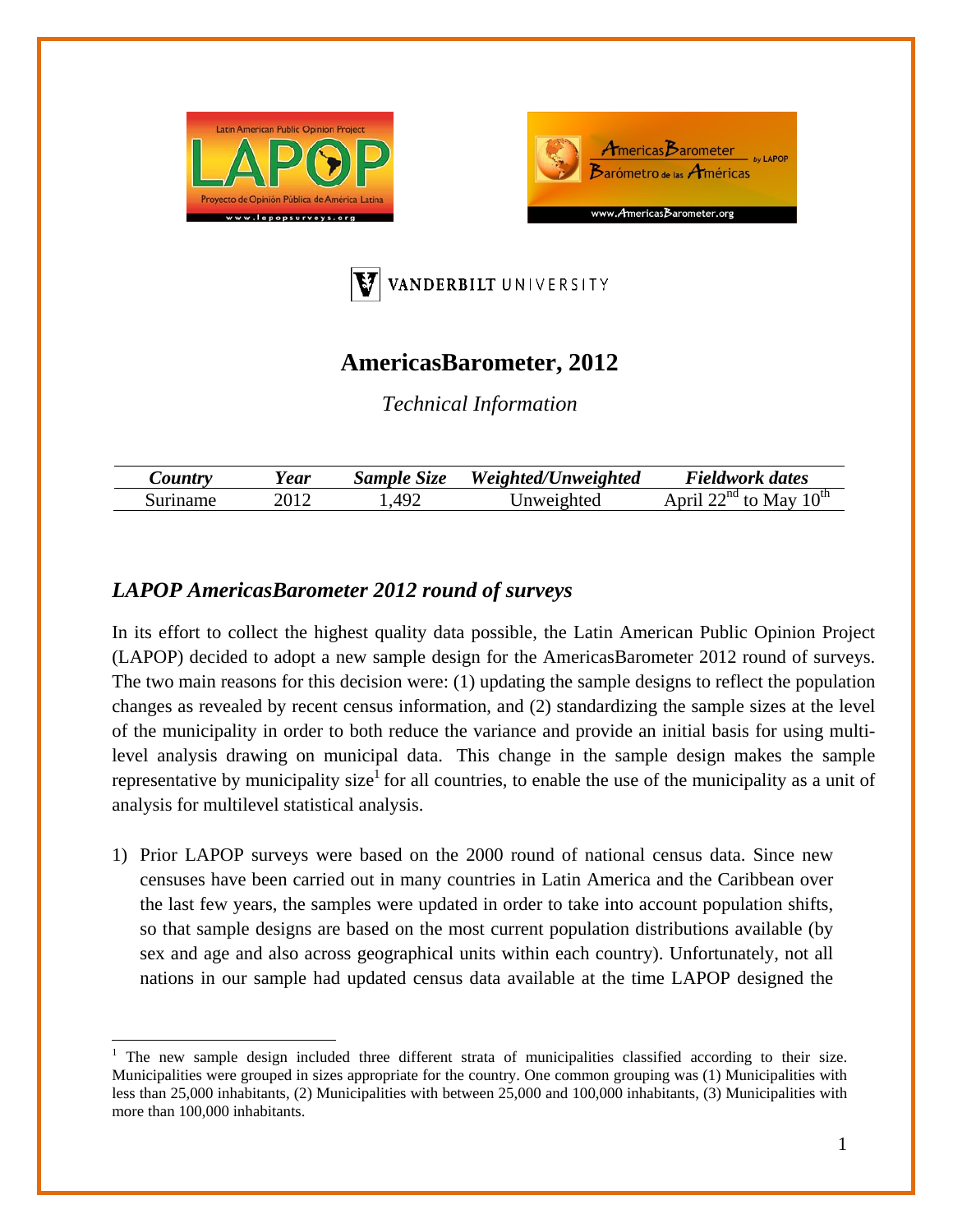2012 AmericasBarometer. We plan to integrate new census information for future rounds as they become available.

2) With the objective of making it possible to perform subnational multi-level analyses and therefore assess the impact of both contextual and individual level characteristics at the subnational level, LAPOP adopted a new strategy for designing survey samples that allocate a somewhat larger number of cases to smaller municipalities within each country. Recent studies have demonstrated the importance of considering both the effects of municipal as well as regional characteristics on citizens' attitudes and behaviors; however, multilevel analyses are only feasible if a reasonable number of interviews are carried out in each municipality, and if those interviews are reasonably well distributed throughout each municipality. Prior LAPOP samples were  $PPS<sup>2</sup>$  adjusted to the municipal level, but this meant that some municipalities had a very small number of interviews, while others were quite large. A single large municipality, e.g., the capital of the country, could have drawn a very larger number of interviews. For the 2012 round, we continued to use PPS in the selection of the municipalities themselves, but established a target minimum sample size for each municipality of 12 respondents for larger countries and 24 respondents in smaller countries, in both cases divided into clusters of six respondents each. The clusters were distributed in direct proportion to the urban/rural breakdown of a given municipality<sup>3</sup>. Thus, by increasing the number of interviews per municipality in the smallest municipalities, LAPOP seeks to facilitate investigating subnational patterns using multilevel modeling techniques. For the larger municipalities, we also retained the PPS approach, but would often subdivide the large cities into districts (or equivalent units) whenever possible so that a large city might have 4 or even 6 PSUs. Our rationale there was to treat the district as a unit for the purposes of calculating the intra-class correlations (rho statistic). The largest gains from this new sample design will come in subsequent rounds of surveys, as aggregated data across time will provide users with larger municipal sample sizes. The 2012 round established the basis for collecting useful data at the municipal level that can be merged with future round of surveys using the same sample design.

Simulations were carried out using the 2010 data set in order to determine the impact of revising the sample designs. Those simulations demonstrated the efficacy of the new design proposal, but required some modification for the largest countries in the sample. At the same time, the 2012 round sample design continue to utilize the very same strata as in prior years in order to maintain the reporting continuity of prior studies.

<sup>&</sup>lt;sup>2</sup> Probability Proportional to Size

<sup>&</sup>lt;sup>3</sup> It should be noted that in some countries particular circumstances forced some deviation from this norm of 12 and 24 respondents per municipality. Users of the database should examine the variable PSU included in the UNWEIGHTED dataset to find sample sizes per municipality (or subunits of municipalities when the population size of the municipality was very large).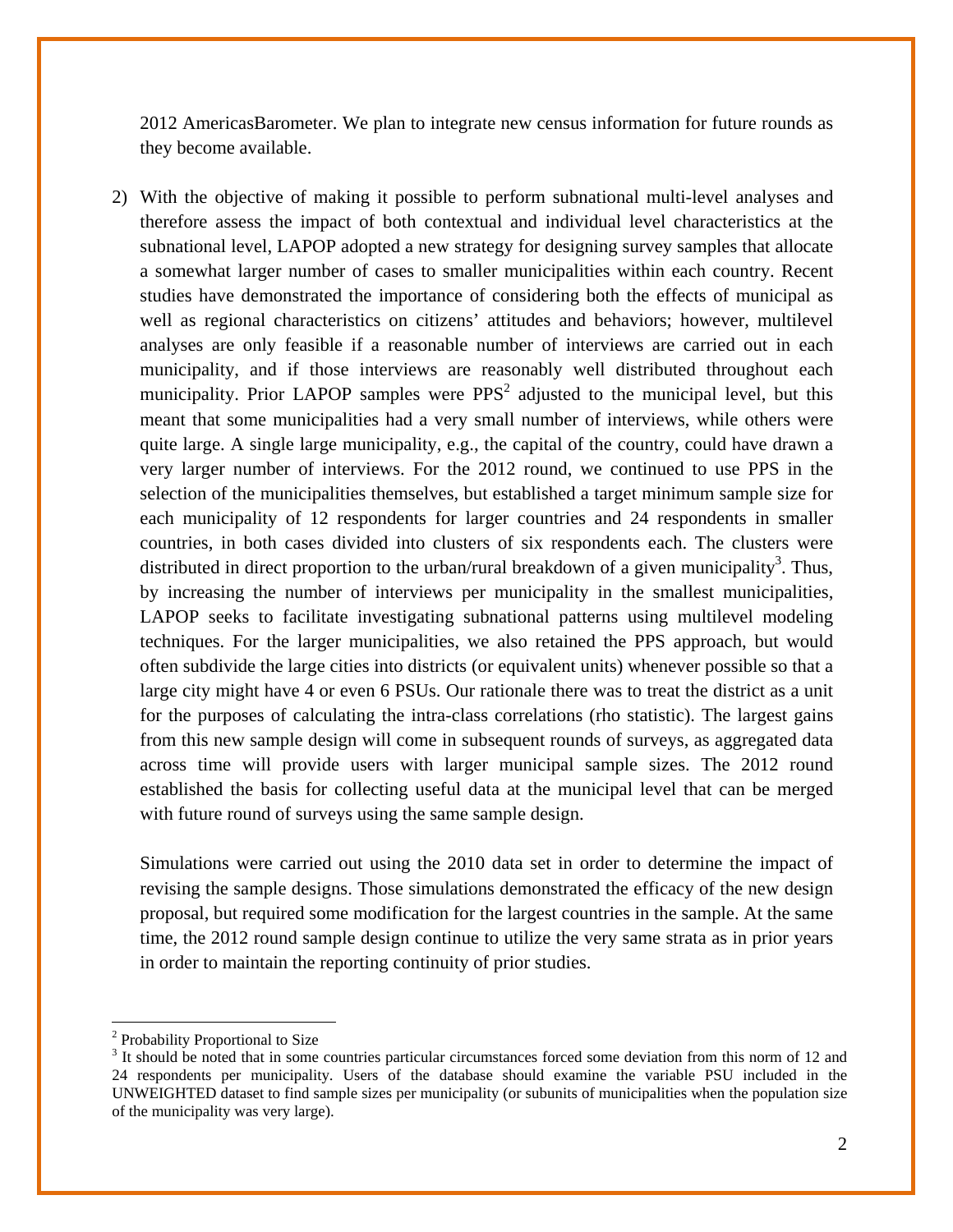The remaining pages of this technical note describe the sample design of the AmericasBarometer 2012 survey in Suriname.

## *Suriname 2012 AmericasBarometer Round*

This survey was carried out between April and June of 2012, as part of the LAPOP AmericasBarometer 2012 wave of surveys. The 2012 survey was conducted by Vanderbilt University with the field work being carried out by the University of West Indies. The 2012 AmericasBarometer received generous support from many sources, including USAID, UNDP, IADB, Vanderbilt U., Princeton U., Université Laval, U. of Notre Dame, among others.

The project used a national probability sample design of voting-age adults, with a total N of 1,492 people. It involved face-to-face interviews conducted in Dutch and Sranan Tongo. The survey used a complex sample design, taking into account stratification and clustering, and weighting.

The sample consists of five strata representing the five main geographical regions: Pamaribo, Wanica/Para, Nickerie/Coronie/Saramancca, Commewijne/Marowijne, and Brokopondo/ Sipaliwini. Since some of the regions have a small population, a larger sample of respondents from these regions was drawn, and sample weights were incorporated to reflect the actual known distribution of the population between the five regions. The sample must be weighted to produce a representative national result. Each stratum was further sub-stratified by urban and rural areas. Respondents were selected in clusters of 24 interviews.

Table 1 shows the unweighted sample size in each of the five regions (strata) and by municipality size.

| Table 1: Sample sizes by Strata and Municipality Size in the 2012 AmericasBarometer Survey in |  |
|-----------------------------------------------------------------------------------------------|--|
| <b>Suriname</b>                                                                               |  |

| <b>Strata</b>                   | <b>Unweighted Sample Size</b> |
|---------------------------------|-------------------------------|
| Paramaribo                      | 520                           |
| Wanica / Para                   | 306                           |
| Nickerie / Coronie / Saramancca | 240                           |
| Commewijne / Marowijne          | 215                           |
| Brokopondo / Sipaliwini         | 211                           |
| <b>Total</b>                    | 1.492                         |
|                                 |                               |

The sample consists of 52 primary sampling units and 252 final sampling units. A total of 528 respondents were surveyed in urban areas and 984 in rural areas. The estimated margin of error for the survey is  $\pm 2.5$ .